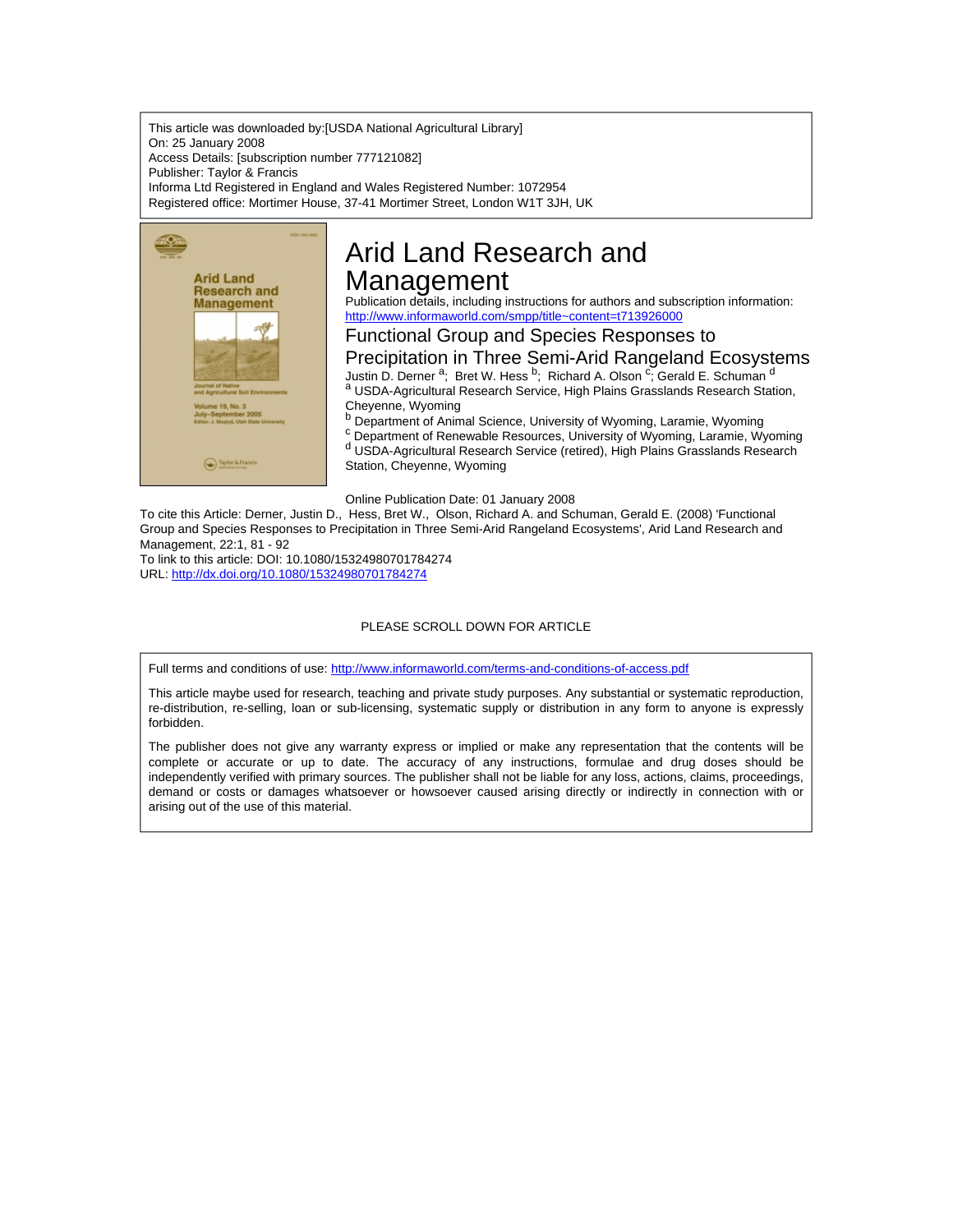

Arid Land Research and Management, 22:81–92, 2008 Copyright  $\odot$  Taylor & Francis Group, LLC ISSN: 1532-4982 print/1532-4990 online DOI: 10.1080/15324980701784274

## Functional Group and Species Responses to Precipitation in Three Semi-Arid Rangeland Ecosystems

Justin D. Derner<sup>1</sup>, Bret W. Hess<sup>2</sup>, Richard A. Olson<sup>3</sup>, and Gerald E. Schuman<sup>4</sup>

<sup>1</sup>USDA-Agricultural Research Service, High Plains Grasslands Research Station, Cheyenne, Wyoming

<sup>2</sup>Department of Animal Science, University of Wyoming, Laramie, Wyoming

<sup>3</sup>Department of Renewable Resources, University of Wyoming, Laramie, Wyoming

4 USDA-Agricultural Research Service (retired), High Plains Grasslands Research Station, Cheyenne, Wyoming

The objective of this study was to compare forage production and foliar and basal cover responses of plant communities, plant functional groups, and individual species between years with below average (2004) and well above-average (2005) spring precipitation in three semi-arid rangeland ecosystems (shortgrass steppe, northern mixed-grass prairie, and sagebrush grassland). Foliar and basal cover at the time of a peak standing crop were visually estimated using modified Daubenmire cover categories, and forage production by species was harvested from areas that had been excluded from large herbivores. Responses of forage production to precipitation, but not foliar and basal cover, were similar for the three semi-arid ecosystems. Total forage production was more responsive  $(75-159\%)$  than basal  $(8-35\%)$  or foliar  $(2-29\%)$  cover to increasing precipitation. Absolute (1016 kg  $\cdot$  ha<sup>-1</sup>) and relative (159%) increases in total forage production from 2004 to 2005 were greatest for the shortgrass steppe. Forage production increases were largely attributable to greater production by C3 perennial graminoids in each ecosystem; increases in basal and foliar cover for this plant functional group were observed in shortgrass steppe and sagebrush grassland, but not in northern mixed-grass prairie. Fine-scale inputs of species and plant functional group responses to precipitation will further the accuracy of forage prediction models in predicting both total biomass production and relative proportions of plant biomass.

Keywords bare ground, basal cover, foliar cover, forage production, northern mixed-grass prairie, sagebrush grassland, shortgrass steppe

Received 16 May 2007; accepted 15 October 2007.

Mary Ashby, Stanley Clapp, Erica East, Derek Hensley, Tammy Kanode, Matt Mortenson, Venerand Nayigihugu, Jessica Parks, Troy Smith, and Jeff Thomas collected vegetation and weather data. The authors appreciate the insightful review comments from Tony Svejcar, John Hendrickson, Brian Mealor, and two anonymous reviewers.

Address correspondence to Justin Derner, USDA-ARS, High Plains Grasslands Research Station, 8408 Hildreth Road, Cheyenne, WY 82009. E-mail: Justin.Derner@ars.usda.gov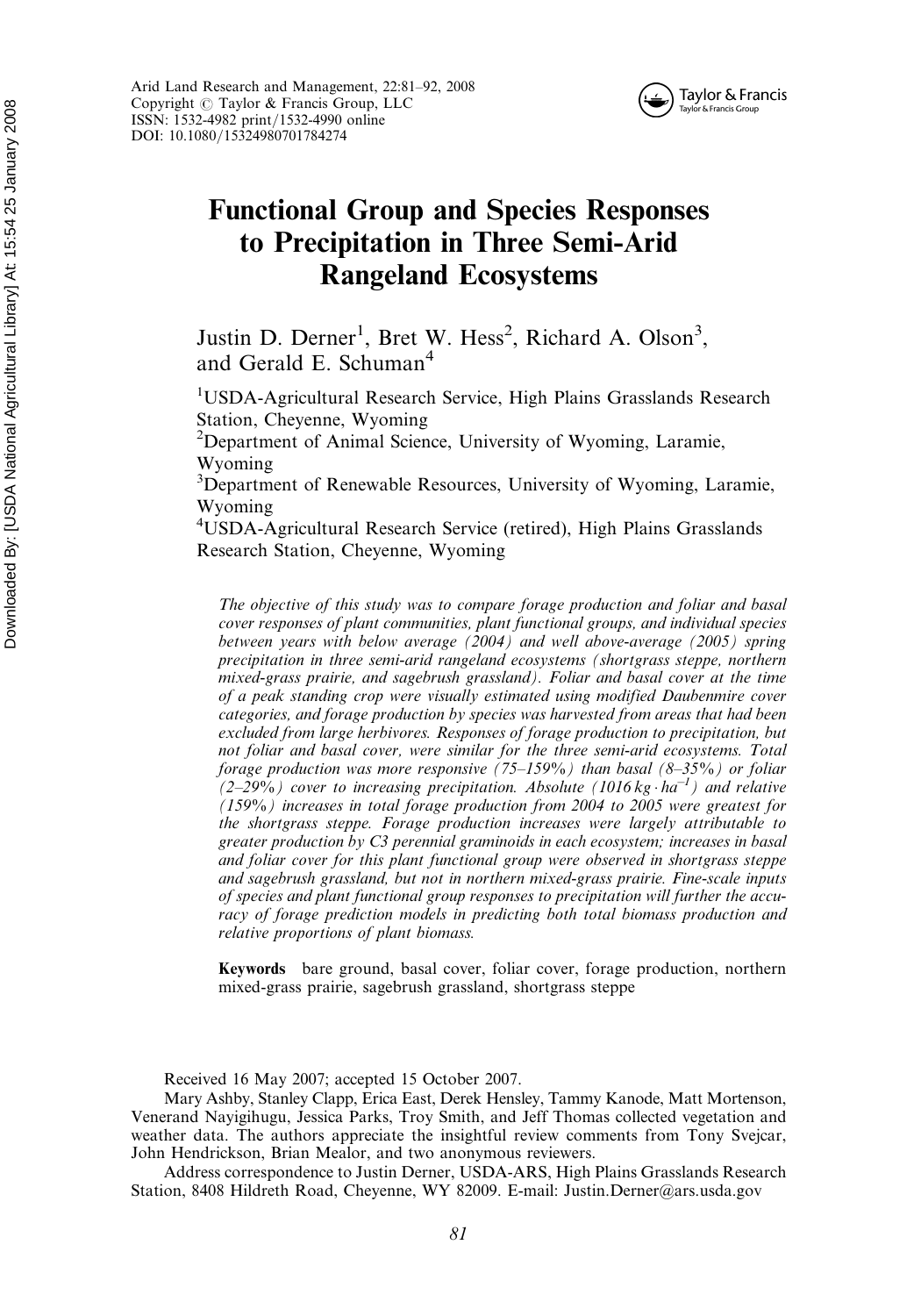#### Introduction

Variation in forage production of semi-arid rangelands at global (Lauenroth, 1979), regional (Sala et al., 1988), and individual field scales (e.g., Lauenroth and Sala, 1992) is largely controlled by precipitation. For example, 43–66% of the variance in estimates of forage production in the central grassland region of North America is accounted for by regional trends in mean annual precipitation (Lauenroth et al., 1999). In addition, a high correlation  $(r = 0.88)$  was found between annual precipitation and forage production for 19 sites encompassing a shortgrass steppe to tallgrass prairie gradient from northeastern Colorado to eastern Kansas and Nebraska (Barrett et al., 2002). Regression relationships have been developed for predicting forage production from precipitation in many rangeland ecosystems (e.g., O'Connor et al., 2001; Khumalo and Holechek, 2005).

Precipitation also influences plant species distribution and ecosystem functioning in rangeland ecosystems (Sala et al., 1988; Zak et al., 1994; Epstein et al., 1997; Barrett et al., 2002). In contrast to the well-established relationships between precipitation and forage production, relationships between precipitation and vegetative cover are poorly understood. Basal cover of vegetation was not related to mean annual precipitation across a gradient from shortgrass prairie to tallgrass prairie (Lane et al., 1998), but basal cover and precipitation were good predictors of forage production for semi-arid African grassland (O'Connor et al., 2001).

Forage production can be more sensitive to fluctuations in precipitation than to long-term grazing treatments (Milchunas et al., 1994). Productive capacity of semiarid rangelands in the northwestern area of the Great Plains is largely influenced by spring precipitation because they are dominated by perennial cool-season, midheight grasses such as *Pascopyrum smithii* (Rydb) A. Love (western wheatgrass) and Hesperostipa comata (Trin. & Rupr.) Barkworth (needleandthread) (e.g., Biondini and Manske, 1996). Productivity of these semi-arid rangeland ecosystems in the Great Plains is affected proportionally more by interannual variability in precipitation compared to other ecosystems (Knapp and Smith, 2001).

Several relationships have been developed for predicting forage production from spring precipitation in these rangeland ecosystems (e.g., Hart and Samuel, 1985; Biondini and Manske, 1996; Biondini et al., 1998; Heitschmidt et al., 1999; Bork et al., 2001; Andales et al., 2006). Yet plant communities with varying dominant species within a northern mixed-grass prairie in western North Dakota displayed differential responses to precipitation (Redmann, 1975), suggesting that relationships between precipitation and finer-scale plant biomass information (functional groups, individual species) may be different than those relationships for the broader system. Plant functional groups, defined as sets of plants exhibiting similar responses to environmental conditions and having similar effects on dominant ecosystem processes (Walker, 1992; Noble and Gitay, 1996), can be used to summarize the complexity of individual species responses. The application and relevance of plant functional groups to management of rangelands has been reviewed by Díaz et al. (2002).

Because the semi-arid rangeland ecosystems in the northwestern portion of the Great Plains are dominated by perennial cool-season grasses, it is expected that this functional group, and the species associated with this group, will exhibit the greatest relative and absolute responses to spring precipitation. There is a need to determine whether precipitation-induced changes to forage production in semi-arid rangelands described above are species-specific, functional group-specific, or ubiquitous across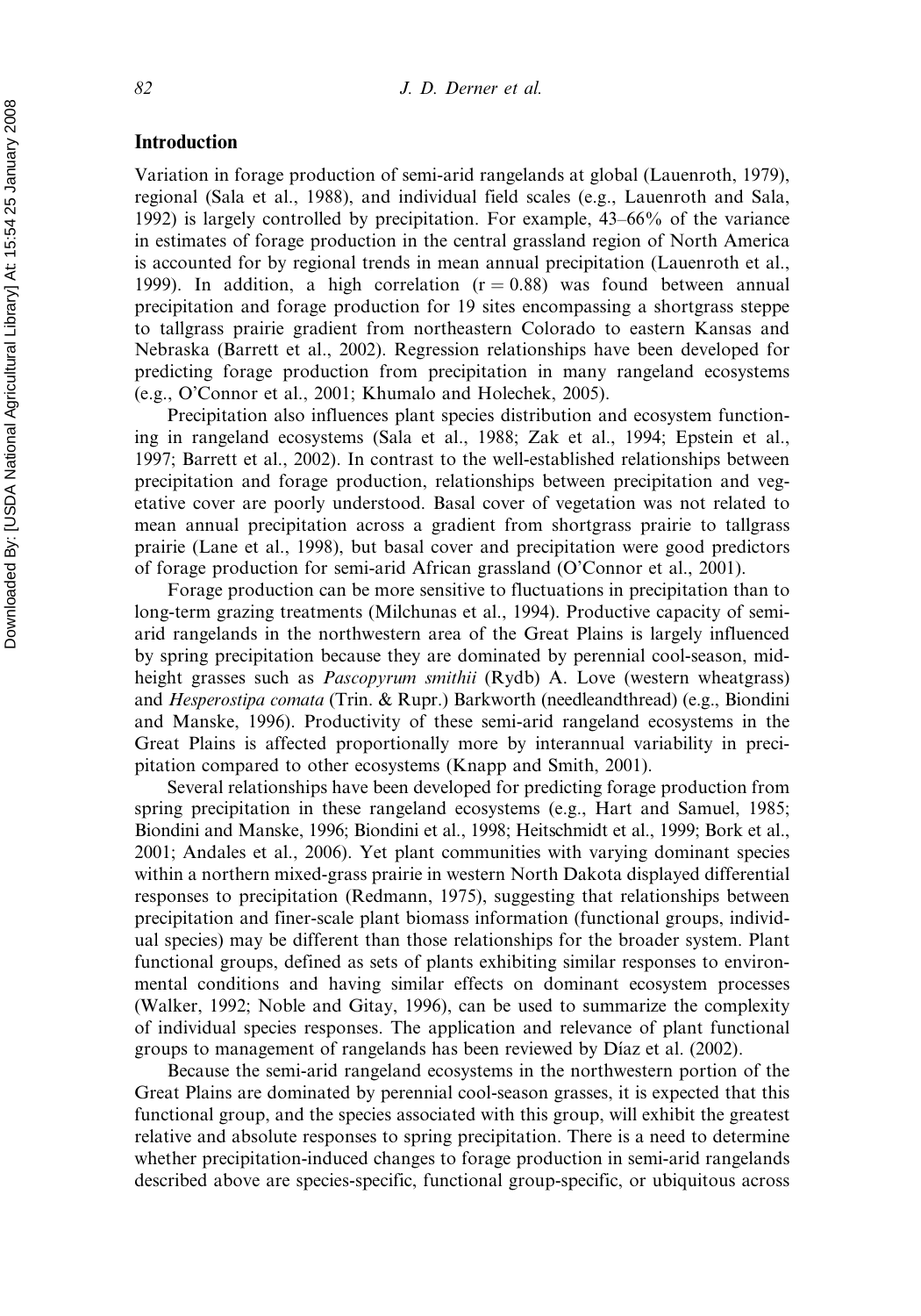species and functional groups. Our objective was to compare forage production and foliar and basal cover responses between years with below average (2004) and well above-average (2005) spring precipitation in three semi-arid rangeland ecosystems (shortgrass steppe, northern mixed-grass prairie, and sagebrush grassland). Specific hypotheses addressed in each of the three ecosystems include; 1) forage production, basal cover, and foliar cover are not equally responsive to precipitation; 2) perennial cool-season grasses are the most responsive plant functional group to precipitation; and 3) dominant perennial cool-season grass species display the greatest absolute and relative forage production and cover responses to precipitation.

#### Materials and Methods

#### Study Area

The shortgrass steppe site was located at the USDA-Agricultural Research Service, Central Plains Experimental Range in north central Colorado (40°49' N, 107°46' W). Mean annual precipitation at Nunn, Colorado is 361 mm. Soil is a sandy loam (fineloamy, mixed, mesic Ustollic Haplargid). Cool-season graminoids include western wheatgrass, needleandthread, and *Carex duriuscula* C.A. Mey (needleleaf sedge). Bouteloua gracilis (H.B.K.) Lag. ex Griffith (blue grama) and Buchloe dactyloides (Nutt.) Engelm. (buffalograss) are the most common warm-season grasses. Sphaeralcea coccinea (Nutt.) Rydb. (scarlet globemallow) is the most frequent forb. The northern mixed-grass site was located at the USDA-Agricultural Research Service, High Plains Grasslands Research Station, approximately 7 km northwest of Cheyenne, Wyoming (41<sup>°</sup>11' N, 104<sup>°</sup>53' W). Mean annual precipitation in Cheyenne is 393 mm. Soil is a loam (mixed mesic Aridic Argiustoll). Cool-season graminoids include western wheatgrass, needleandthread, Koeleria macrantha (Ledeb.) J.A. Schultes (prairie junegrass) and needleleaf sedge. Blue grama is the dominant warm-season grass, scarlet globemallow is the most common forb, and Artemisia frigida Willd. (fringed sage) is the most frequent subshrub. The sagebrush grassland site was located at the University of Wyoming, McGuire Ranch (41°4' N, 105°3' W), approximately 56 km northeast of Laramie, Wyoming. Mean annual precipitation is 284 mm at Laramie. Soil is a loam (fine loamy, mixed, superactive, frigid Ustic Haplargid). Perennial cool-season graminoids include western wheatgrass, prairie junegrass, and Poa secunda J. Presi (Sandberg bluegrass). The most common forb is Phlox hoodii Richards (spiny phlox). Artemisia tridentata Nutt ssp. wyomingensis Beetle & Young (Wyoming big sagebrush) is the dominant shrub with Chrysothamnus nauseosus (Pallas ex Pursh) Britt (rubber rabbitbrush) also abundant.

#### Experimental Design

All three sites sampled in 2004 and 2005 had been excluded from large herbivores. For the shortgrass steppe and sagebrush grassland sites, where only one exclosure was used, we recognize that the sampling could be perceived as pseudoreplication. Potential statistical consequences and limitations of pseudoreplication have been discussed (see Hurlbert, 1984; Heffner et al., 1996); inferences from our findings are specific to our experimental locations and treatments. Further experimentation is required to determine the applicability of our results to a wider geographic area.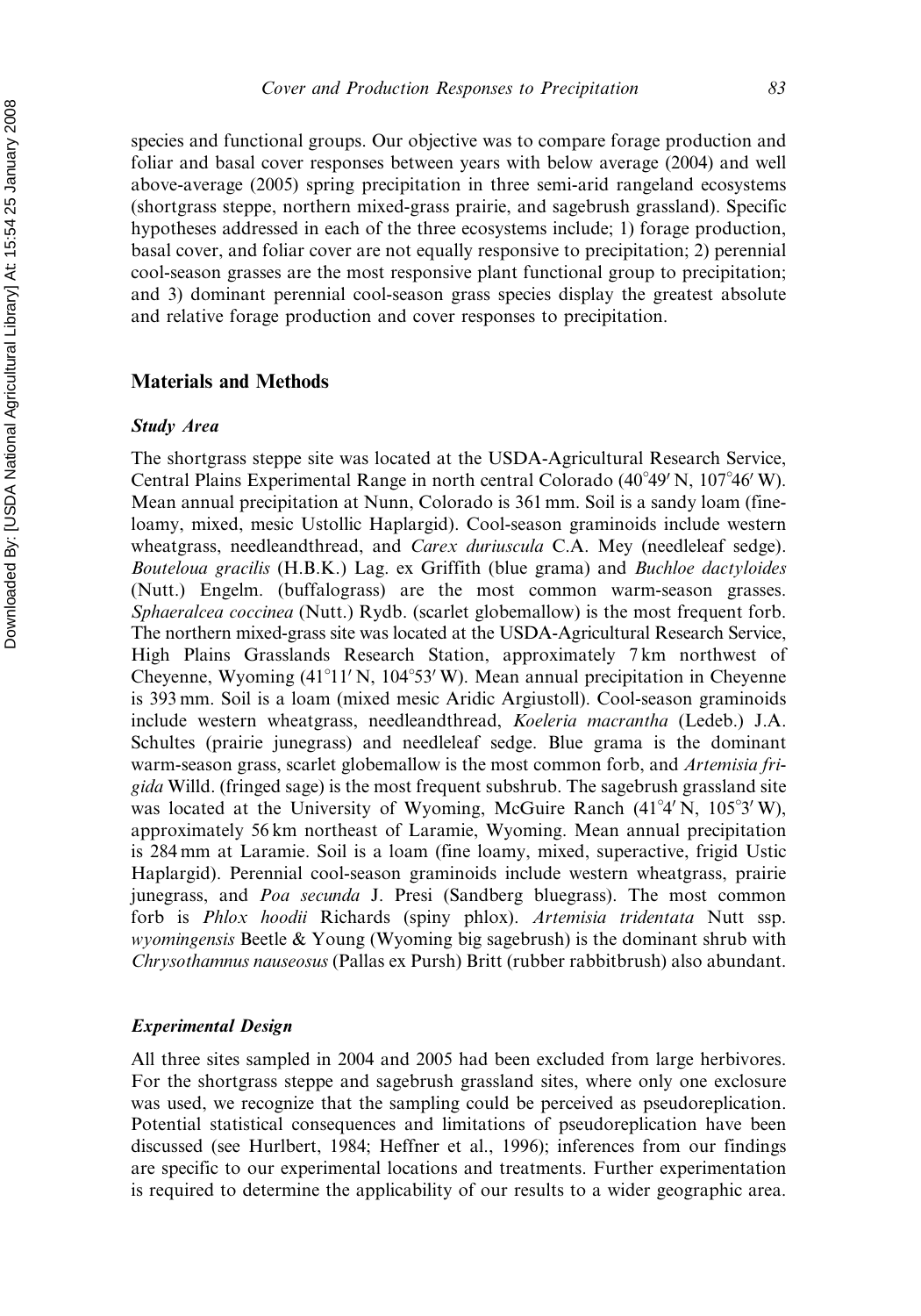One 1.9 ha  $(12 \text{ m} \times 1600 \text{ m})$  exclosure was established in 1939 at the shortgrass steppe site on an area that had previously been subjected to moderate, continuous season-long (May to October) grazing by cattle. Sixty  $0.1 \text{ m}^2$  ( $0.2 \times 0.5 \text{ m}$ ) quadrats were systematically spaced within this exclosure. Foliar and basal cover at the time of peak standing crop (early August) were visually estimated using modified Daubenmire (1959) cover categories where  $1 = 0.5\%$  cover;  $2 = 6-15\%$ ;  $3 = 16-25\%$ ;  $4 = 26-15\%$  $40\%$ ;  $5 = 41-60\%$ ; and  $6 = 61-100\%$ . Cover of individual species was determined by converting each Daubenmire scale value to the midpoint of the cover range (Towne et al., 2005; Hickman and Derner, 2007). Species were assigned to a functional group class: C4 perennial grasses, C3 annual grasses, C3 perennial graminoids, perennial forb, annual forb, subshrub or shrub. Above-ground biomass was clipped at ground level by species in every 5th quadrat, resulting in 12 clipped quadrats. The quadrat was our experimental unit for this site.

Two 0.5-ha exclosures were established in 1981 at the northern mixed-grass site where prior grazing was light to none. Two 50-m permanent transects were randomly located in each exclosure and 25,  $0.1 \text{ m}^2$  ( $0.2 \times 0.5 \text{ m}$ ) quadrats were randomly located on each transect. Foliar and basal cover at the time of peak standing crop (mid-July) were visually estimated as previously described. Above-ground biomass was clipped at ground level by species in three 0.18-m<sup>2</sup> quadrats randomly located along each transect. The transect was our experimental unit for this site.

A 6-ha exclosure was established in early 2004 at the sagebrush grassland site where prior management was season-long (June–October) grazing by cattle at a moderate stocking rate. Six 25-m long permanent transects were randomly located in the exclosure and eight  $0.1 \text{ m}^2 (0.2 \times 0.5 \text{ m})$  quadrats were randomly located on each transect. Foliar and basal cover at the time of peak standing crop (early-July) were visually estimated as previously described. Above-ground biomass in these quadrats was clipped at ground level by species; biomass was not clipped from the primary shrub Wyoming big sagebrush. The transect was our experimental unit for this site.

#### Statistical Analyses

Forage production and cover data were analyzed using a one-way analysis of variance (ANOVA, SAS, 1999) with year as the single factor within each site. Cover data were arcsine square-root transformed before analysis to conform to assumptions of normality and homogeneity. Because sites were not fully replicated, we performed separate analyses on each site. The alpha level of 0.10 was used in all comparisons to determine significance.

#### Results

#### Precipitation

Spring (April–June) precipitation was higher in 2005 than 2004 for all three ecosystems, with the 2005 amounts greater than the long-term means due to the exceptionally wet June (Figure 1). In addition, all three study sites experienced a wetter-than-average early fall period (September) in 2004. Absolute increases in spring precipitation between years were greatest for shortgrass steppe (89 mm), intermediate for the northern mixed-grass prairie (68 mm), and lowest for the sagebrush grassland (38 mm) site.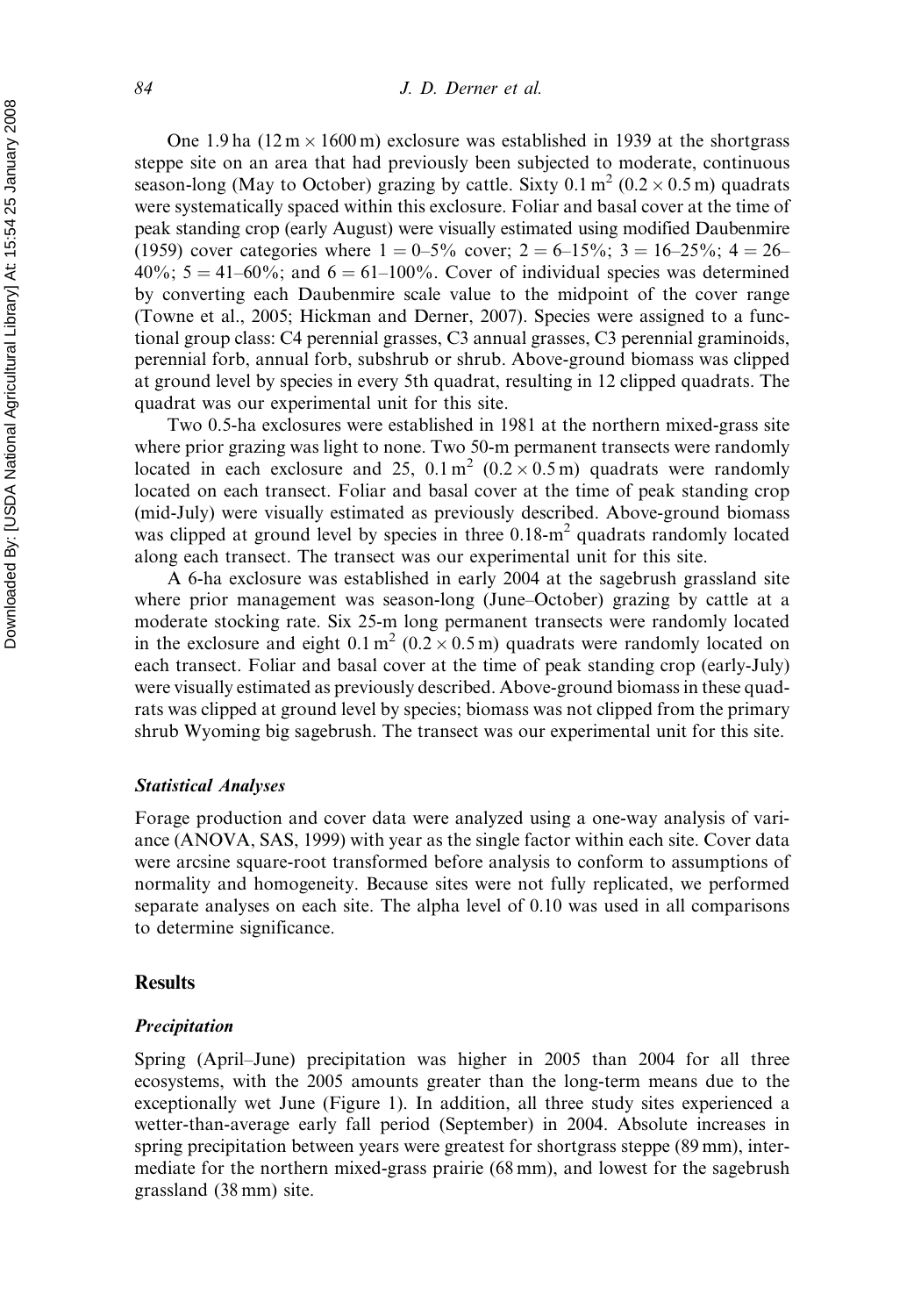

Figure 1. Actual and long-term mean (30-year) monthly precipitation amounts for the shortgrass steppe (Nunn, CO), sagebrush grassland (Laramie, WY), and northern mixed-grass prairie (Cheyenne, WY) study sites.

#### Forage Production

Total forage production was greater in 2005 than 2004 for all three ecosystems (Figure 2). The relative increase in forage production was greatest in the shortgrass steppe (159%, 1657 vs.  $641 \text{ kg ha}^{-1}$ ), intermediate in the sagebrush grassland  $(95\% , 1176 \text{ vs.})$  $604 \text{ kg ha}^{-1}$ ), and lowest in the northern mixed-grass prairie (75%, 1990 vs. 1139 kg ha<sup>-1</sup>). For all ecosystems, forage production of the C3 perennial graminoid functional group was significantly greater in the year with higher spring precipitation. Relative increases for this functional group were in agreement with the trends in total forage production: shortgrass steppe  $(208\%, 971 \text{ vs. } 315 \text{ kg ha}^{-1})$  > sagebrush grassland  $(115\%, 808 \text{ vs. } 315 \text{ kg ha}^{-1})$  $376 \text{ kg ha}^{-1}$ ) > northern mixed-grass prairie (95%, 1378 vs. 706 kg ha<sup>-1</sup>). Western wheatgrass exhibited increases in forage production for all three ecosystems: shortgrass (582 vs.  $113 \text{ kg ha}^{-1}$ ), northern mixed-grass prairie (764 vs. 149 kg ha<sup>-1</sup>), and sagebrush grassland  $(246 \text{ vs. } 136 \text{ kg ha}^{-1})$ . In addition, we measured greater forage production for C4 perennial grasses (93%, 526 vs. 273 kg ha<sup>-1</sup>) in shortgrass steppe and perennial forbs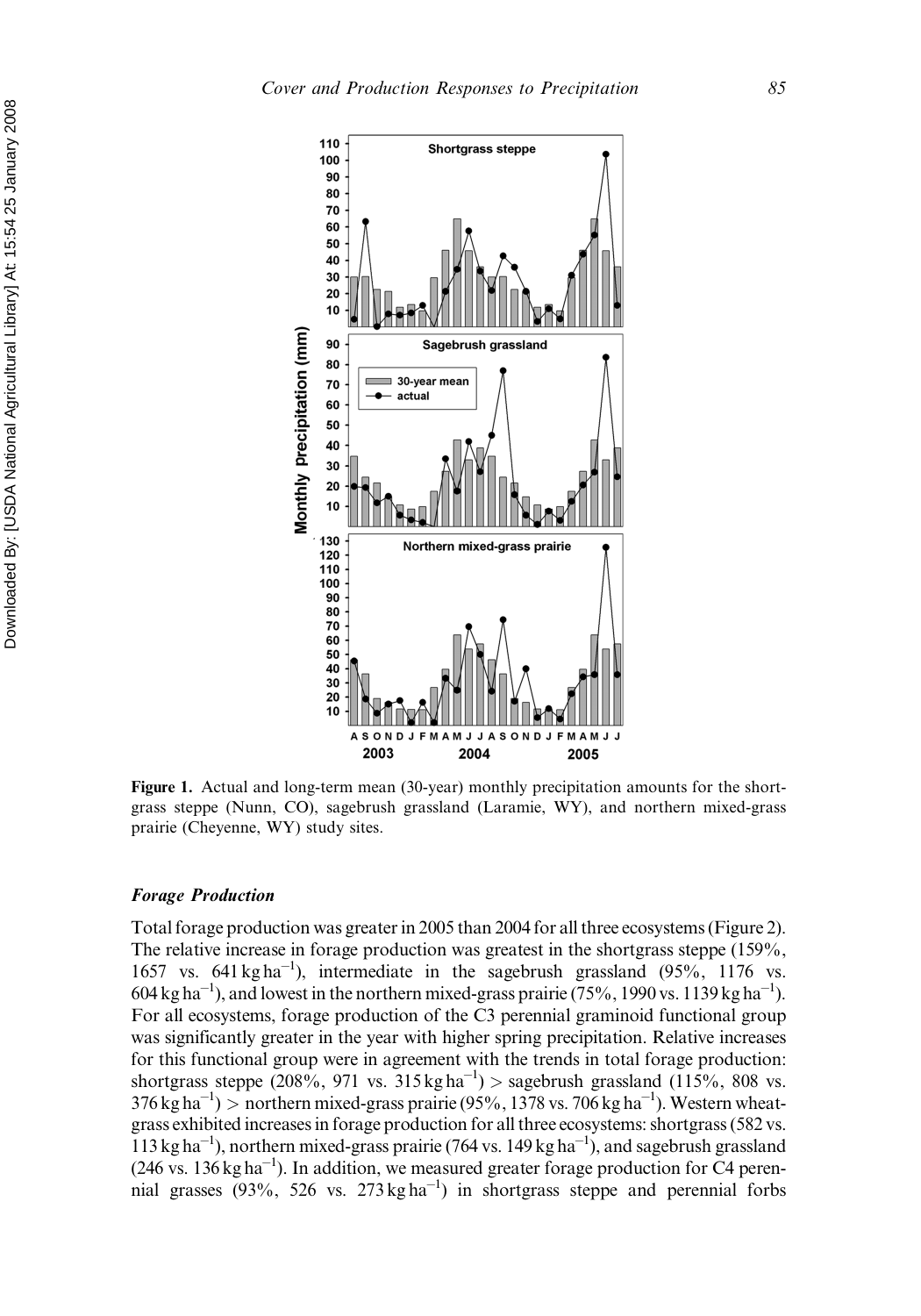

Figure 2. Forage production by plant functional groups  $(C4PG = C4$  perennial grasses,  $C3PG = C3$  perennial grasses,  $C3AG = C3$  annual grasses,  $PF =$  perennial forbs,  $AF =$ annual forbs,  $SS =$  subshrubs and  $S =$  shrubs) for the shortgrass steppe (Nunn, CO), sagebrush grassland (Laramie, WY), and northern mixed-grass prairie (Cheyenne, WY) study sites in 2004 and 2005. Asterisk (\*) indicates a significant ( $P < 0.1$ ) difference between years within a study site for total forage production and for plant functional groups.

 $(120\%, 220 \text{ vs. } 100 \text{ kg ha}^{-1})$  in sagebrush grassland. C3 annual grass production increased in the northern mixed-grass prairie, whereas annual forbs decreased.

#### Basal Cover

Total basal cover of vegetation increased from 2004 to 2005 in the shortgrass steppe  $(36\%)$  and sagebrush grassland  $(26\%)$ , but not in the northern mixed-grass prairie (Table 1). In the shortgrass steppe, basal cover was 53% greater for C3 perennial graminoids and 367% greater for C3 annual grasses. For C3 perennial graminoids, cover of needleleaf sedge and western wheatgrass increased by nearly 71%. Six weeks fescue [*Vulpia octoflora* (Walt.) Rydb.] was the single species that contributed to the increase in cover of C3 annual grasses. Cover of C3 perennial graminoids and perennial forbs in sagebrush grassland increased by 17% and 63%, respectively. Sandberg bluegrass cover increased by 56% in 2005. Basal cover of C3 annual grasses in the northern mixed-grass prairie was greater in 2005, but this increase was offset by a reduction in annual forb cover. Six weeks fescue was the only species that differed in basal cover between years. Bare ground decreased from 2004 to 2005 in the shortgrass steppe (33%) and northern mixed-grass prairie (24%), but not in the sagebrush grassland. Litter cover only increased in the shortgrass steppe (25%) from 2004 to 2005.

#### Foliar Cover

Foliar cover results largely mirrored those for basal cover for all three ecosystems. Total foliar cover of vegetation increased from 2004 to 2005 in shortgrass steppe (21%) and sagebrush grassland (29%), but no differences were observed in northern mixed-grass prairie (Table 2). Foliar cover for the C3 perennial graminoids (29%),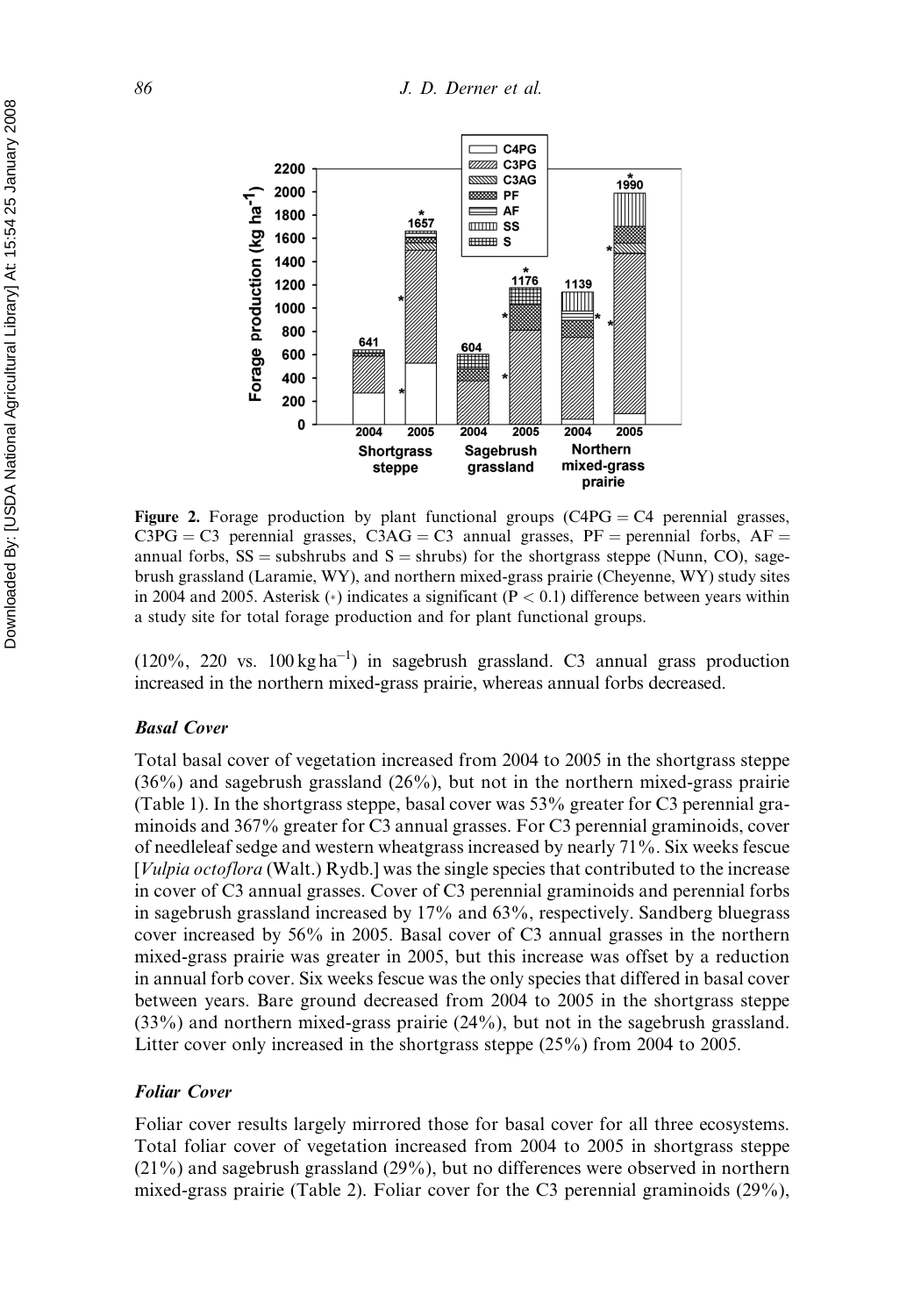| steppe (Nunn, CO), sagebrush      |                                                                                                  |                                                                     |                                                         | grassland (Laramie, WY), and northern mixed-grass prairie (Cheyenne, WY) study sites |                                                                       |                                                                  |
|-----------------------------------|--------------------------------------------------------------------------------------------------|---------------------------------------------------------------------|---------------------------------------------------------|--------------------------------------------------------------------------------------|-----------------------------------------------------------------------|------------------------------------------------------------------|
|                                   |                                                                                                  | Shortgrass steppe                                                   |                                                         | Sagebrush grassland                                                                  | Northern mixed grass                                                  |                                                                  |
| Functional group/species          | 2004                                                                                             | 2005                                                                | 2004                                                    | 2005                                                                                 | 2004                                                                  | 2005                                                             |
| Total                             |                                                                                                  |                                                                     | 23.1 (0.4)                                              | $29.1(0.9)^*$                                                                        | 24.0 (1.2)                                                            | 26.0(1.7)                                                        |
| C3 perennial graminoids           | $21.4$ (2.0)<br>$7.0$ (0.8)<br>$2.7$ (0.4)                                                       | $29.0$ $(1.2)^*$<br>10.7 $(1.2)^*$                                  | 14.8 $(0.7)$                                            | $17.3(0.9)$ *                                                                        | 12.5(0.5)                                                             | 13.9(1.2)                                                        |
| Carex duriuscular                 |                                                                                                  | $4.6 (0.8)$ *<br>1.7 $(0.6)$                                        |                                                         |                                                                                      | $2.5(0.5)$<br>4.8 $(0.6)$                                             | $3.0(1.2)$<br>$5.5(1.1)$                                         |
| Hesperostipa comata               | 1.8(0.7)                                                                                         |                                                                     |                                                         |                                                                                      |                                                                       |                                                                  |
| Koleria macrantha                 |                                                                                                  |                                                                     | 4.0(0.5)                                                | 4.2(0.4)                                                                             |                                                                       |                                                                  |
| Pascopyrum smithii<br>Poa secunda | 2.1(0.3)                                                                                         | $3.6(0.6)$ *                                                        | 4.5(0.3)                                                | 4.1 (0.4)                                                                            | 4.6(0.9)                                                              | 5.0 $(0.7)$                                                      |
|                                   |                                                                                                  |                                                                     |                                                         | $7.8(0.8)$ *                                                                         |                                                                       |                                                                  |
| C3 annual grasses                 |                                                                                                  | $1.4(0.4)$<br>$13.9(1.4)$<br>$2.4(0.3)$<br>$0.3(0.1)$<br>$0.2(0.1)$ | $4.9(0.6)$<br>0(0)                                      | 0(0)                                                                                 |                                                                       |                                                                  |
| C4 perennial grasses              |                                                                                                  |                                                                     |                                                         | 0.3(0.2)                                                                             | $\begin{array}{c} 0.2\ (0.1) \\ 3.0\ (0.2) \\ 3.0\ (0.6) \end{array}$ |                                                                  |
| Perennial forbs                   |                                                                                                  |                                                                     | $\begin{array}{c} 0.1\ (0.1) \\ 4.0\ (0.6) \end{array}$ | 6.5(0.6)                                                                             |                                                                       |                                                                  |
| Annual forbs                      | $\begin{array}{c} 0.3\ (0.1)\\ 1.1\ 3\ (2.1)\\ 1.8\ (0.3)\\ 0.4\ (0.1)\\ 0.6\ (0.2) \end{array}$ |                                                                     | $\widehat{\odot}$                                       | $\odot$<br>$\sum_{i=1}^{n}$                                                          | $2.5(0.3)^{*}$<br>2.8 (0.9)                                           |                                                                  |
| Subshrubs                         |                                                                                                  | (0.1)                                                               | 0.4(0.3)                                                | 0.1(0.1)                                                                             |                                                                       | $2.9$ (1.1)*<br>1.9 (1.1)<br>1.9 (0.1)<br>3.4 (0.1)<br>0.4 (1.7) |
| Shrubs                            |                                                                                                  |                                                                     | 3.7(0.6)                                                | 4.9(1.1)                                                                             |                                                                       |                                                                  |
| Bare ground                       | 17.7 (2.4)                                                                                       | 11.8(1.4)                                                           | 36.9(2.1)                                               | $\frac{1}{2}$<br>31.8                                                                | $8.9(1.0)$ *<br>48.1 $(2.7)$                                          | 6.8(0.6)                                                         |
| Litter                            | 38.1 (2.5)                                                                                       | $47.5 (2.9)^*$                                                      | 17.2(0.5)                                               | 14.6                                                                                 |                                                                       | 54.9 (4.4)                                                       |
|                                   |                                                                                                  |                                                                     |                                                         |                                                                                      |                                                                       |                                                                  |

Indicates a significant ( $P < 0.1$ ) difference between years within a study site.

\*Indicates a significant (P < 0.1) difference between years within a study site.

Table 1. Basal cover (%) by plant functional group and dominant species (mean, SE), and bare ground and litter from the shortgrass Table 1. Basal cover (%) by plant functional group and dominant species (mean, SE), and bare ground and litter from the shortgrass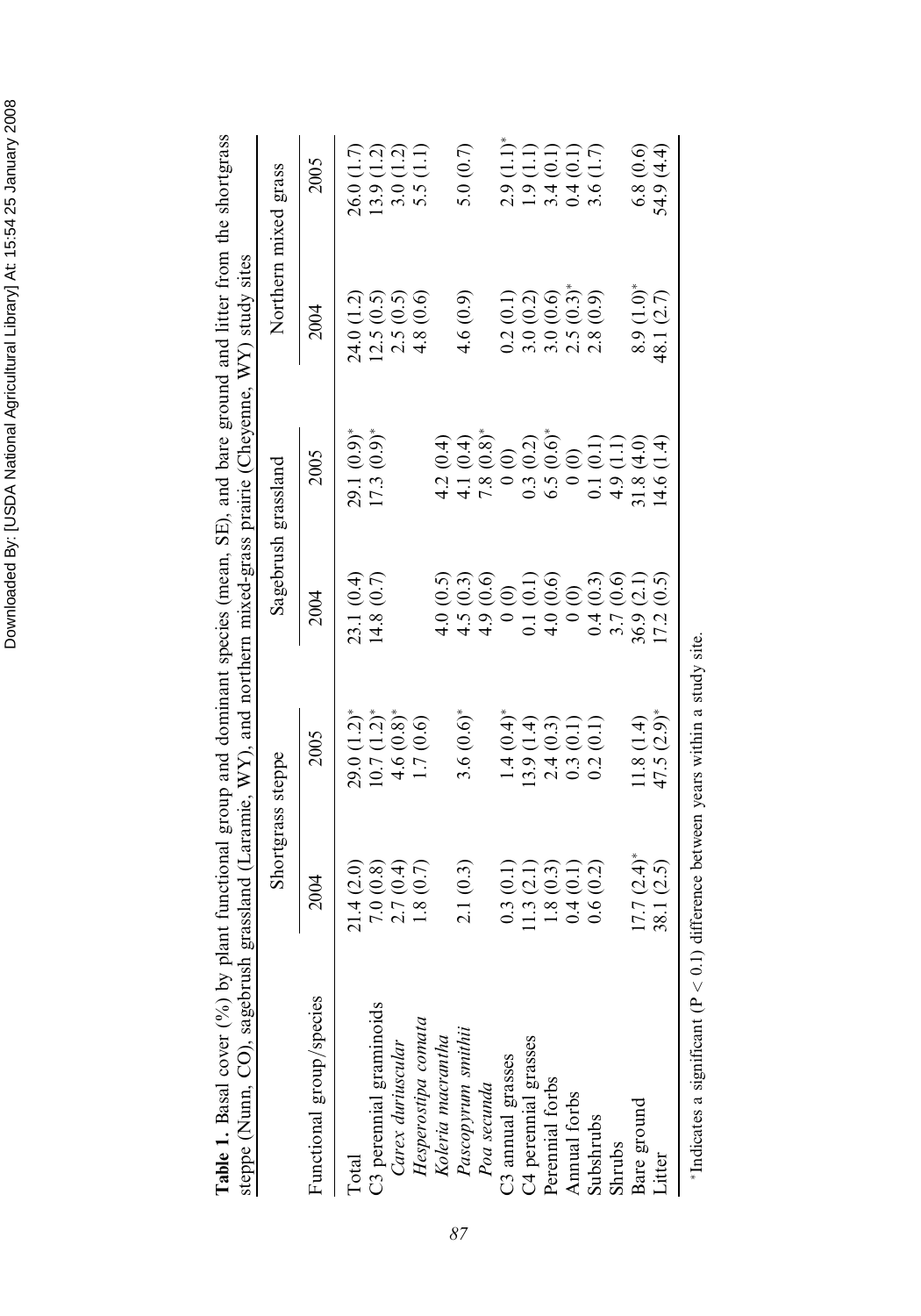| grassland (Laramie, WY), and |                                                     | northern mixed-grass prairie (Cheyenne, WY) study sites                                           |                                                                   |                                                                                                                                                        |                                                                                                                                           |                                                                       |
|------------------------------|-----------------------------------------------------|---------------------------------------------------------------------------------------------------|-------------------------------------------------------------------|--------------------------------------------------------------------------------------------------------------------------------------------------------|-------------------------------------------------------------------------------------------------------------------------------------------|-----------------------------------------------------------------------|
|                              |                                                     | Shortgrass steppe                                                                                 |                                                                   | Sagebrush grassland                                                                                                                                    |                                                                                                                                           | Northern mixed grass                                                  |
| Functional group/species     |                                                     | 2005                                                                                              | 2004                                                              | 2005                                                                                                                                                   | 2004                                                                                                                                      | 2005                                                                  |
| <b>Total</b>                 |                                                     | 48.9(1.8)                                                                                         |                                                                   |                                                                                                                                                        |                                                                                                                                           |                                                                       |
| C3 perennial graminoids      | $40.5(2.2)$<br>15.3 $(1.8)$                         | $\begin{array}{c} 19.8 \ (2.1)^* \\ 7.9 \ (1.1) \\ 3.2 \ (1.1) \end{array}$                       | $36.8(1.5)$<br>$22.0(0.9)$                                        | $47.3 (2.9)^*$<br>26.6 $(0.8)^*$                                                                                                                       | $44.5(1.8)$<br>$24.3(0.8)$<br>$5.1(1.1)$<br>$5.6(0.5)$                                                                                    | 45.5 (2.2)<br>23.4 (1.9)<br>4.6 (1.7)                                 |
| Carex duriuscular            | 5.8(0.8)                                            |                                                                                                   |                                                                   |                                                                                                                                                        |                                                                                                                                           |                                                                       |
| Hesperostipa comata          | (1.7)<br>$\frac{1}{4}$                              |                                                                                                   |                                                                   |                                                                                                                                                        |                                                                                                                                           | 8.8 (1.4)                                                             |
| Koleria macrantha            |                                                     |                                                                                                   |                                                                   |                                                                                                                                                        |                                                                                                                                           |                                                                       |
| Pascopyrum smithii           | 4.7(0.9)                                            | 7.4(1.4)                                                                                          | $5.9(0.7)$<br>$6.3(0.5)$<br>$8.3(0.8)$                            |                                                                                                                                                        | 9.5(4.8)                                                                                                                                  | 9.3(0.9)                                                              |
| Poa secunda                  |                                                     |                                                                                                   |                                                                   |                                                                                                                                                        |                                                                                                                                           |                                                                       |
| C3 annual grasses            |                                                     |                                                                                                   | $\begin{pmatrix} 0 & 0 \\ 0 & 0 \end{pmatrix}$                    |                                                                                                                                                        |                                                                                                                                           |                                                                       |
| C4 perennial grasses         |                                                     |                                                                                                   |                                                                   |                                                                                                                                                        |                                                                                                                                           |                                                                       |
| Perennial forbs              | $0.4$ (0.2)<br>20.0 (2.2)<br>2.4 (0.5)<br>0.5 (0.2) | $\begin{array}{c} 2.2~(0.5)^* \\ 21.3~(1.9) \\ 4.1~(0.7)^* \\ 0.4~(0.2) \\ 0.9~(0.6) \end{array}$ | $\begin{array}{c} 0.3\ (0.2) \\ 5.5\ (0.6) \\ 0\ (0) \end{array}$ | $\begin{array}{l} 8.1 \; (0.8)^* \\ 6.3 \; (0.4) \\ 10.9 \; (1.0)^* \\ 0.5 \; (0.3) \\ 0.5 \; (0.6)^* \\ 0.5 \; (0.6)^* \\ 8.3 \; (0.6)^* \end{array}$ | $(0.5)$<br>$(0.8)$<br>$(0.3)^*$<br>$\begin{array}{l} 0.4 \ (0.2) \\ 4.9 \ (0.3) \\ 4.7 \ (0.8) \\ 3.7 \ (0.3) \\ 6.4 \ (1.9) \end{array}$ | $4.8$ (2.1)*<br>$3.0$ (1.9)<br>$7.0$ (0.6)*<br>0.5 (0.2)<br>6.8 (2.2) |
| Annual forbs                 |                                                     |                                                                                                   |                                                                   |                                                                                                                                                        |                                                                                                                                           |                                                                       |
| Subshrubs                    | $\odot$<br>$\overline{14}$                          |                                                                                                   | 0.4(0.3)                                                          |                                                                                                                                                        | (1.9)                                                                                                                                     |                                                                       |
| Shrubs                       |                                                     |                                                                                                   | (1.5)<br>8.6                                                      | $0.3(0.3)$<br>11.5 (2.9)                                                                                                                               |                                                                                                                                           |                                                                       |

Table 2. Foliar cover (%) by plant functional group and dominant species (mean, SE) from the shortgrass steppe (Nunn, CO), sagebrush Table 2. Foliar cover (%) by plant functional group and dominant species (mean, SE) from the shortgrass steppe (Nunn, CO), sagebrush

\*Indicates a significant (P < 0.1) difference between years within a study site. Indicates a significant ( $P < 0.1$ ) difference between years within a study site.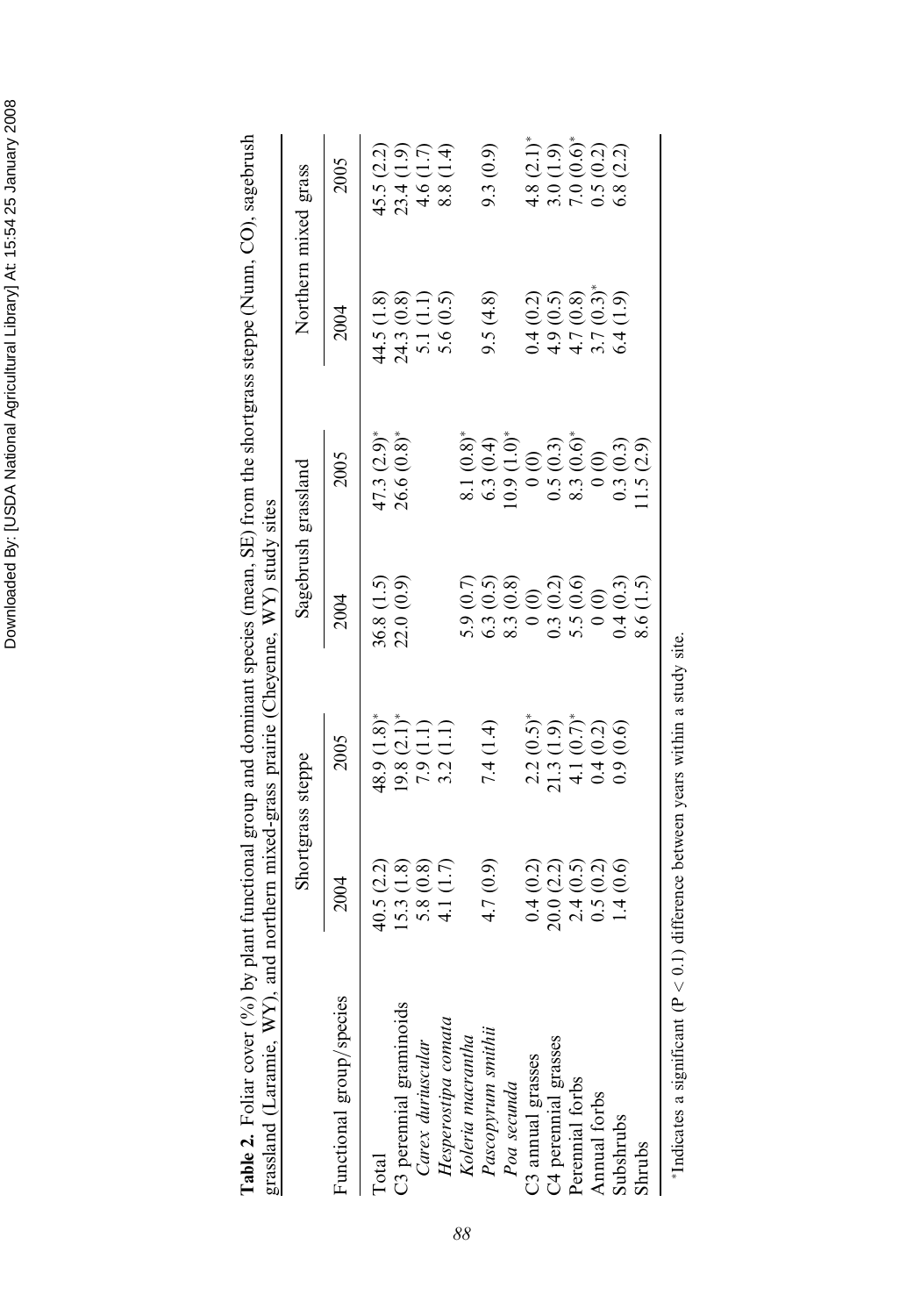C3 annual grasses  $(450\%)$ , and perennial forbs  $(71\%)$  increased in the shortgrass steppe. Consistent with basal cover responses in sagebrush grassland, foliar cover of C3 perennial grasses  $(21\%)$  and perennial forbs  $(51\%)$  increased. Prairie junegrass  $(37\%)$  and Sandberg bluegrass  $(31\%)$ , both C3 perennial grasses, exhibited increases in foliar cover. Cover of C3 annual grasses increased in the northern mixed-grass prairie by 11-fold, and perennial forb cover increased by 49%. However, annual forb cover decreased.

#### **Discussion**

Spring precipitation (April–June) had a substantial impact on forage production at the study sites in these three semi-arid rangeland ecosystems. Semi-arid rangeland ecosystems have the capacity for considerable forage production responses when unusually high precipitation levels occur, such as those in June 2005 (Knapp and Smith, 2001). Forage production was more responsive to increased precipitation in 2005 than were either basal or foliar cover in all three ecosystems. Absolute and relative increases in total forage production were greatest for the shortgrass steppe ecosystem. Increases in forage production were largely attributable to greater production by C3 perennial grasses in each ecosystem; increases in basal and foliar cover for this plant functional group were observed in the shortgrass steppe and sagebrush grassland ecosystems, but not the northern mixed-grass prairie. Northern mixedgrass prairie was not responsive to spring precipitation in terms of total basal and foliar cover, with decreases in one plant functional group (annual forbs) offsetting increases in another functional group (C3 annual grasses). Dominant C3 perennial graminoid species displayed the greatest absolute and relative responses to spring precipitation for forage production, but not for basal and foliar cover. Findings from these sites in the three semi-arid rangeland ecosystems suggest that spring precipitation amount is a primary driver influencing productivity of these systems through impacts on C3 perennial graminoids.

Responses of plant growth to spring precipitation in these three semi-arid ecosystems provide opportunities for strategic (long-term) and tactical (short-term) predictions of forage production (e.g., Andales et al., 2006). This response is meaningful in semi-arid rangelands which experience high interannual variability in precipitation (Knapp and Smith, 2001; Watterson, 2005), and subsequently high interannual variability in forage production (Sala et al., 1988; Knapp and Smith, 2001). Although forage production generally increases with increasing precipitation across terrestrial ecosystems (Sala et al., 1988; Paruelo et al., 1999; Knapp and Smith, 2001; Huxman et al., 2004), the relationship between forage production and precipitation at individual locations is closer for more xeric than mesic sites (Huxman et al., 2004). Forage production in highly productive systems  $(> 8000 \text{ kg ha}^{-1})$  is more strongly correlated with growing season maximum temperatures and production levels in the prior year, whereas precipitation is the best correlate with forage production when production is lower (Huxman et al., 2004).

Forage production is better predicted by current than prior year precipitation when sites do not have the capacity to receive additional water due to topography and/or landscape position (Bork et al., 2001). Sites in this study all occurred on nearly level topographical positions. About 40% of the variation in forage production in shortgrass steppe is explained by annual precipitation (Lauenroth and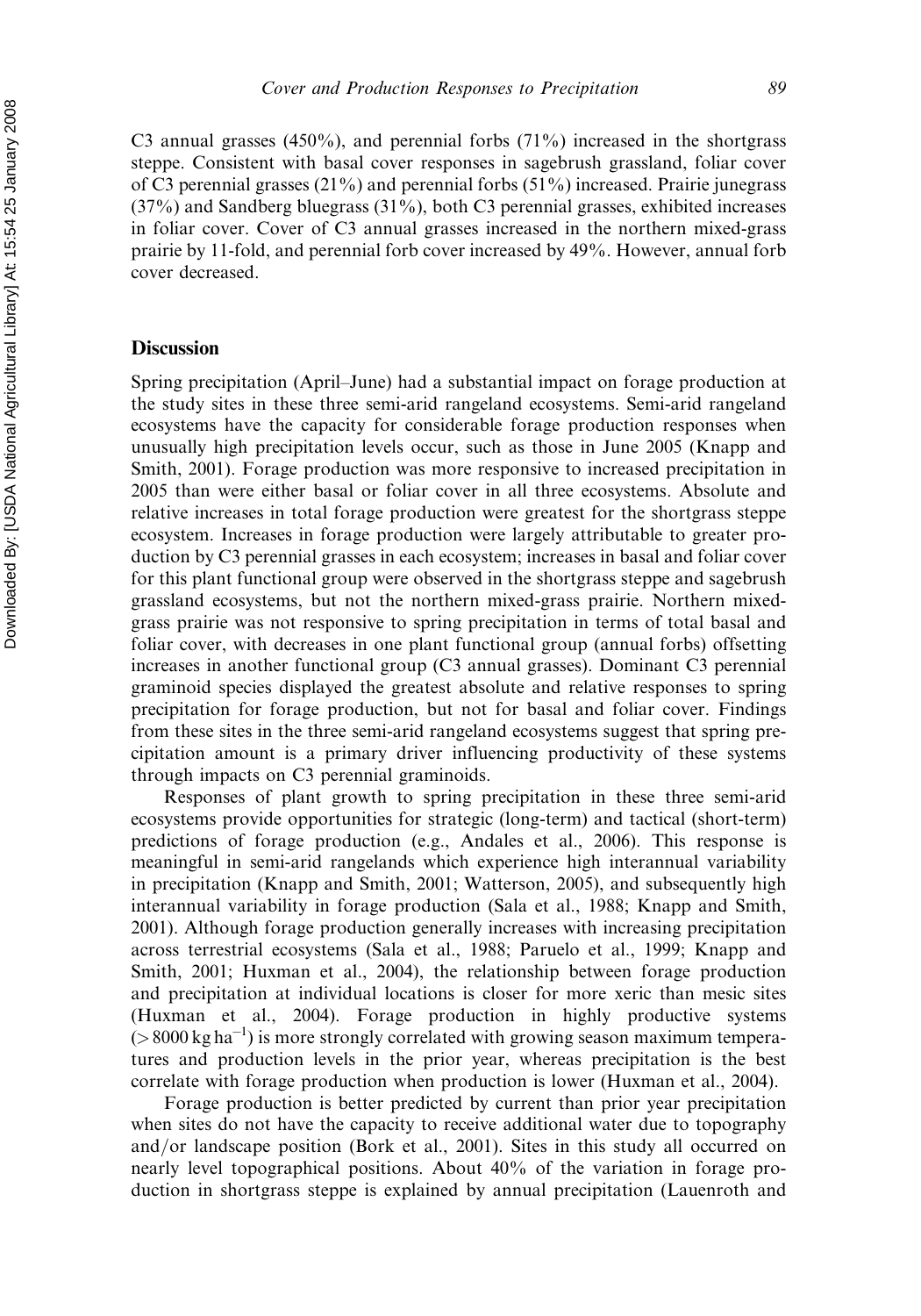Sala, 1992), with another 17% explained by previous year forage production (Oesterheld et al., 2001).

For the northern mixed-grass prairie, about 60% of the variation in forage production is explained by April, May, and June precipitation (Derner and Hart, 2007), with very low explanatory power for temperature (Smoliak, 1986). Greater predictive ability in the northern mixed-grass prairie than shortgrass steppe is due to the higher proportion of C3 perennial graminoids. Spring precipitation can alter the production, composition, and structure of sagebrush steppe in the Great Basin (Bates et al., 2006), but we are unaware of similar findings for our study site. We note that our sagebrush grassland study site had just been fenced to exclude cattle grazing at the beginning of this experiment. Some of the measured C3 perennial grass biomass increase at this site could be due to the release of grazing pressure. In contrast, exclosures had been in place at the other two sites for several decades. Due to the selective grazing of C3 relative to C4 species (Hart, 2001), C3 species in these ecosystems are generally reduced in the plant community relative to C4 species with heavy grazing (e.g., Hart and Ashby, 1998). Our findings of large relative and absolute biomass production responses of these semi-arid rangeland ecosystems to spring precipitation suggest that modification of precipitation amounts and/or distribution due to global climate change may have implications to the productivity of these systems (e.g., Weltzin et al., 2003).

#### References

- Andales, A. A., J. D. Derner, L. R. Ahuja, and R. H. Hart. 2006. Strategic and tactical prediction of forage production in northern mixed-grass prairie. Rangeland Ecology and Management 59:576–584.
- Barrett, J. E., R. L. McCulley, D. R. Lane, I. C. Burke, and W. K. Lauenroth. 2002. Influence of climate variability on plant production and N-mineralization in Central US grasslands. Journal of Vegetation Science 13:383–394.
- Bates, J. D., T. Svejcar, R. F. Miller, and R. A. Angell. 2006. The effects of precipitation timing on sagebrush steppe vegetation. Journal of Arid Environments 64:670–697.
- Biondini, M. E. and L. Manske. 1996. Grazing frequency and ecosystem processes in a northern mixed prairie, USA. Ecological Applications 5:239–256.
- Biondini, M. E., B. D. Patton, and P. E. Nyren. 1998. Grazing intensity and ecosystem processes in a northern mixed-grass prairie. Ecological Applications 8:469–479.
- Bork, E. W., T. Thomas, and B. McDougall. 2001. Herbage response to precipitation in central Alberta boreal grasslands. Journal of Range Management 54:243–248.
- Daubenmire, R. 1959. A canopy-coverage method of vegetational analysis. Northwest Science 33:43–64.
- Derner, J. D. and R. H. Hart. 2007. Grazing-induced modifications to peak standing crop in northern mixed-grass prairie. Rangeland Ecology and Management 60:270–276.
- Díaz, S., D. D. Briske, and S. McIntyre. 2002. Range management and plant functional types, pp. 81–100, in K. Hodgkinson and T. Grice, eds., Global rangelands: Progress and prospects. CAB International, Wallingford, UK.
- Epstein, H. E., W. K. Lauenroth, I. C. Burke, and D. P. Coffin. 1997. Productivity patterns of C3 and C4 functional types in the U.S. Great Plains. Ecology 78:722–731.
- Hart, R. H. 2001. Plant biodiversity on shortgrass steppe after 55 years of zero, light, moderate, or heavy cattle grazing. Plant Ecology 115:111-118.
- Hart, R. H. and M. J. Samuel. 1985. Precipitation, soils and herbage production on southeast Wyoming range sites. Journal of Range Management 38:522–525.
- Hart, R. H. and M. M. Ashby. 1998. Grazing intensities, vegetation, and heifer gains: 55 years on shortgrass. Journal of Range Management 51:392–398.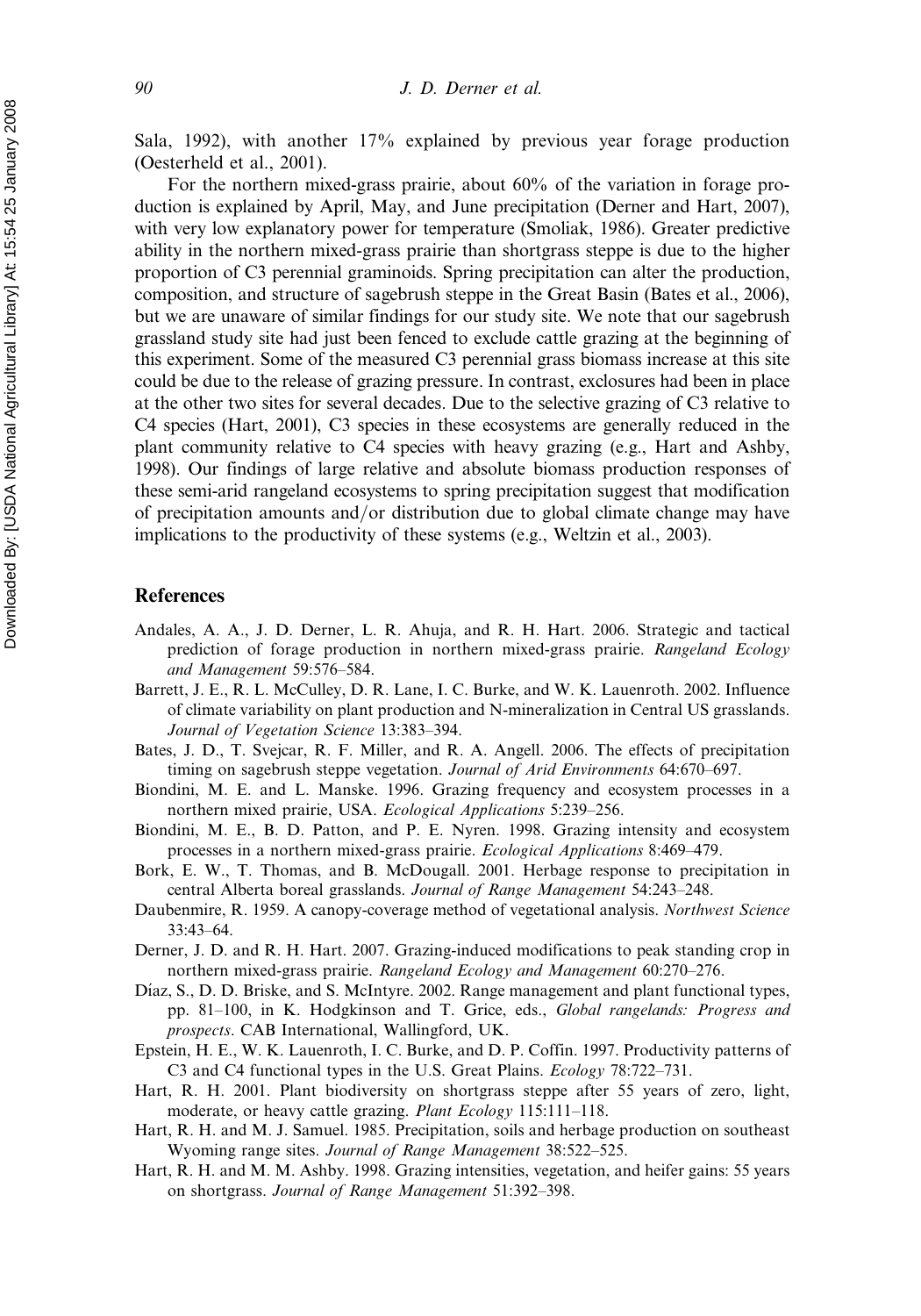- Heffner, R. A., M. J. Butler IV, and C. K. Reilly. 1996. Pseudoreplication revisited. Ecology 77:2558–2562.
- Heitschmidt, R. K., M. R. Haferkamp, M. G. Karl, and A. L. Hild. 1999. Drought and grazing: I. Effects of quantity of forage produced. Journal of Range Management 52:440–446.
- Hickman, K. R. and J. D. Derner. 2007. Blackland tallgrass prairie vegetation dynamics following cessation of herbicide application. Rangeland Ecology and Management 60: 186–190.
- Hurlbert, S. H. 1984. Pseudoreplication and the design of ecological field experiments. Ecological Monographs 54: 187–211.
- Huxman, T. E., M. D. Smith, P. A. Fay, A. K. Knapp, M. R. Shaw, M. E. Loik, S. D. Smith, D. T. Tissue, J. C. Zak, J. F. Weltzin, W. T. Pockman, O. E. Sala, B. M. Haddad, J. Harte, G. W. Koch, S. Schwinning, E. E. Small, and D. G. Williams. 2004. Convergence across biomes to a common rain-use efficiency. Nature 429:651–654.
- Khumalo, G. and J. Holechek. 2005. Relationships between Chihuahuan desert perennial grass production and precipitation. Rangeland Ecology and Management 58:239–246.
- Knapp, A. K. and M. D. Smith. 2001. Variation among biomes in temporal dynamics of aboveground primary production. Science 291:481–484.
- Lane, D. R., D. P. Coffin, and W. K. Lauenroth. 1998. Effects of soil texture and precipitation on above-ground net primary productivity and vegetation structure across the Central Grassland region of the United States. Journal of Vegetation Science 9:239–250.
- Lauenroth, W. K. 1979. Grassland primary production: North American grasslands in perspective, pp. 3–24, in N. R. French, ed., Perspectives in grassland ecology. Springer-Verlag, New York.
- Lauenroth, W. K. and O. E. Sala. 1992. Long-term forage production of North American shortgrass steppe. Ecological Applications 2:397–403.
- Lauenroth, W. K., I. C. Burke, and M. P. Gutmann. 1999. The structure and function of ecosystems in the central North American grassland region. Great Plains Research 9:223–259.
- Milchunas, D. G., J. R. Forwood, and W. K. Lauenroth. 1994. Productivity of long-term grazing treatments in response to seasonal precipitation. Journal of Range Management 47:133–139.
- Noble, I. R. and H. Gitay. 1996. A functional classification for predicting the dynamics of landscapes. Journal of Vegetation Science 7:329–336.
- O'Connor, T. G., L. M. Haines, and H. A. Snyman. 2001. Influence of precipitation and species composition on phytomass of a semi-arid African grassland. Journal of Ecology 89:850–860.
- Oesterheld, M., J. Loreti, M. Semmartin, and O. E. Sala. 2001. Inter-annual variation in primary production of a semi-arid grassland related to previous-year production. Journal of Vegetation Science 12:137–142.
- Paruelo, J. M., W. K. Lauenroth, I. C. Burke, and O. E. Sala. 1999. Grassland precipitationuse efficiency varies across a resource gradient. Ecosystems 2:64–68.
- Redmann, R. E. 1975. Production ecology of grassland plant communities in western North Dakota. Ecological Monographs 45:83–106.
- Sala, O. E., W. J. Parton, L. A. Joyce, and W. K. Lauenroth. 1988. Primary production of the central grassland region of the United States. Ecology 69:40–45.
- SAS Institute, Inc. 1999. SAS/STAT Users Guide. Version 8. Sas Institute Inc., Cary, N.C.
- Smoliak, S. 1986. Influence of climatic conditions on production of Stipa-Bouteloua prairie over a 50-year period. Journal of Range Management 39:100–103.
- Towne, E. G., D. C. Hartnett, and R. C. Cochran. 2005. Vegetation trends in tallgrass prairie from bison and cattle grazing. Ecological Applications 15:1550–1559.
- Walker, B. H. 1992. Biodiversity and ecological redundancy. *Conservation Biology* 6:18–23.
- Watterson, I. G. 2005. Simulated changes due to global warming in the variability of precipitation, and their interpretation using a gamma-distributed stochastic model. Advances in Water Resources 28:1368–1381.